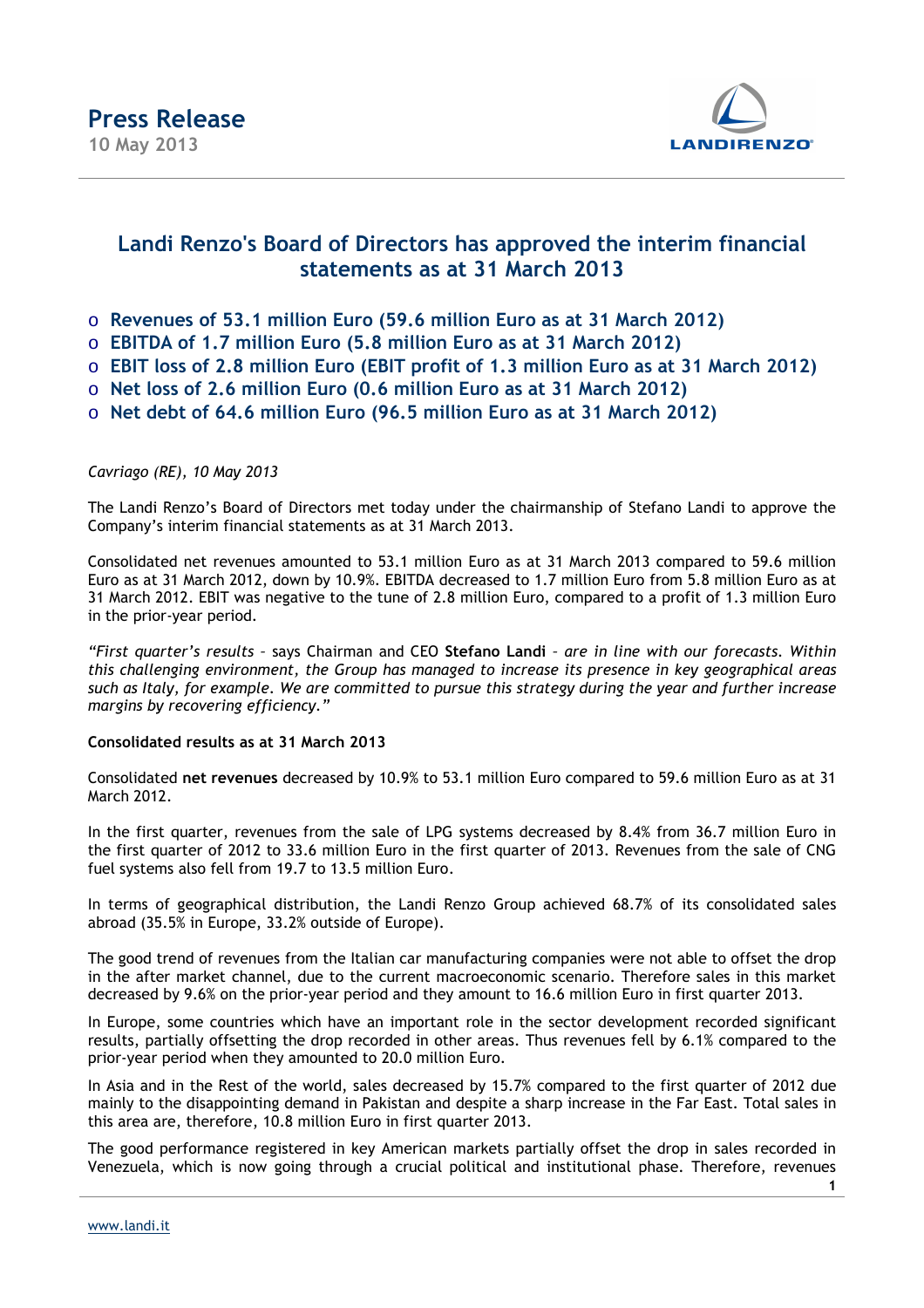

dropped by 17.7% on the prior-year period and they amount to 6.8 million Euro in first quarter 2013.

**EBITDA** amounted to 1.7 million Euro, down by 4.1 million Euro compared to the prior-year period (EBITDA of 5.8 million Euro).

**EBIT** was negative to the tune of 2.8 million Euro, compared to a profit of 1.3 million Euro posted in the first quarter of 2012.

The **pre-tax loss** amounted to 3.3 million Euro compared to the 461 thousand Euro loss as at 31 March 2012.

In the first quarter of 2013 the Group recorded a 2.6 million Euro **net loss** compared to a net loss of 625 thousand Euro in the same period of 2012.

**Net debt** amounted to 64.6 million Euro as at 31 March 2013 compared to 61.9 million Euro as at 31 December 2012.

Despite the uncertainties surrounding the macroeconomic scenario and the reference market, the Group confirms a positive **outlook** for 2013 with sales over 280 million Euro and EBITDA margin over 10%.

### **Significant events after the reporting period and outlook**

After the reporting period, on 24 April 2013 the Shareholders' Meeting resolved, among other things, to: allocate Landi Renzo S.p.A.'s profit of 5,531,903.97 Euro to the Extraordinary Reserve, authorise once again the purchase and sale of treasury shares; appoint Corporate Bodies, due to be in charge until approval of financial statements as at 31 December 2015; change Articles 10, 12, 14 and 22 of the By-Laws.

On 24 April 2013 the Board of Directors appointed Stefano Landi as CEO.

In April 2013, Landi Renzo's subsidiary SAFE S.p.A. closed the acquisition of the business branch producing gas-processing compressors useful for multiple applications from Agave S.r.l. (formerly SAFE s.r.l.), in liquidation and in composition with creditors. The consideration paid amounted to approximately 3.5 million Euro.

Paolo Cilloni, Manager in charge of preparing the financial reports, declares – pursuant to Article 154-bis, paragraph 2 of Legislative Decree no. 58 dated 24 February 1998 – that the accounting information provided herein is in line with the documented results and the accounting books and entries*.* 

*This press release and a relevant report are also available on the company's website www.landi.it* This press release is a translation. The Italian version prevails

**Landi Renzo** is a world leader in the sector of components and LPG and CNG fuel systems for motor vehicles. Based in Cavriago (Reggio Emilia) and with more than 50 years' experience in the sector, Landi Renzo is distinguished by the sustained growth of its revenues and the extent of its international operations, with a presence in over 50 countries and exports accounting for about 70% of the Company's sales.

Landi Renzo S.p.A. has been listed in the STAR segment of Borsa Italiana MTA market since June 2007.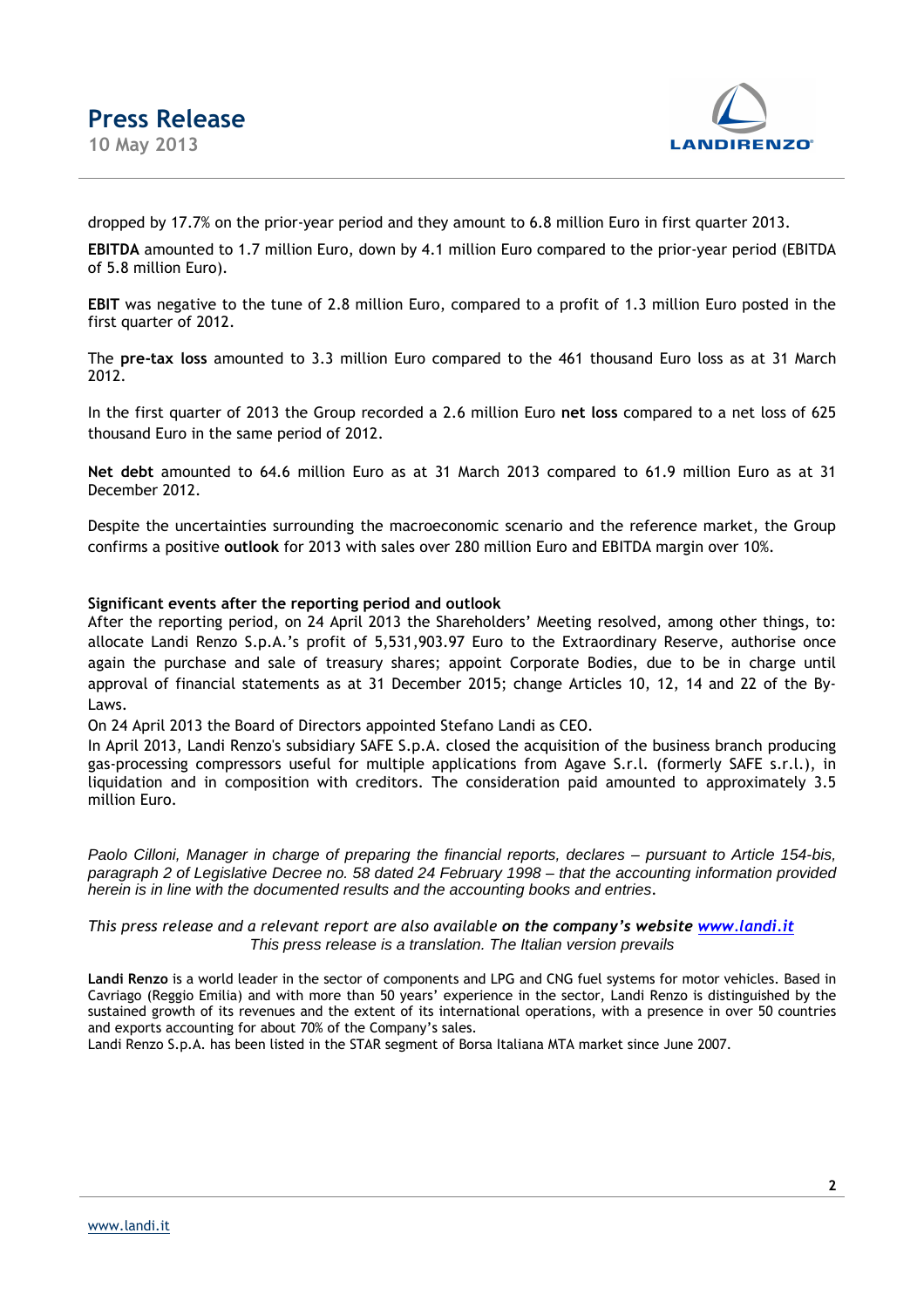**10 May 2013** 



### **For further information:**

**Pierpaolo Marziali Marco Fraquelli** M&A and Investor Relations Officer fraguelli@secrp.it ir@landi.it **Daniele Pinosa Corrado Storchi** pinosa@secrp.it Public Affair Manager Tel. +39 02.624999.1 cstorchi@landi.it Tel. +39 0522.94.33

**IR Top Consulting** Maria Antonietta Pireddu Tel. +39 02 45.47.38.84/3 ir@irtop.com

**Landi Renzo SEC Relazioni Pubbliche e Istituzionali**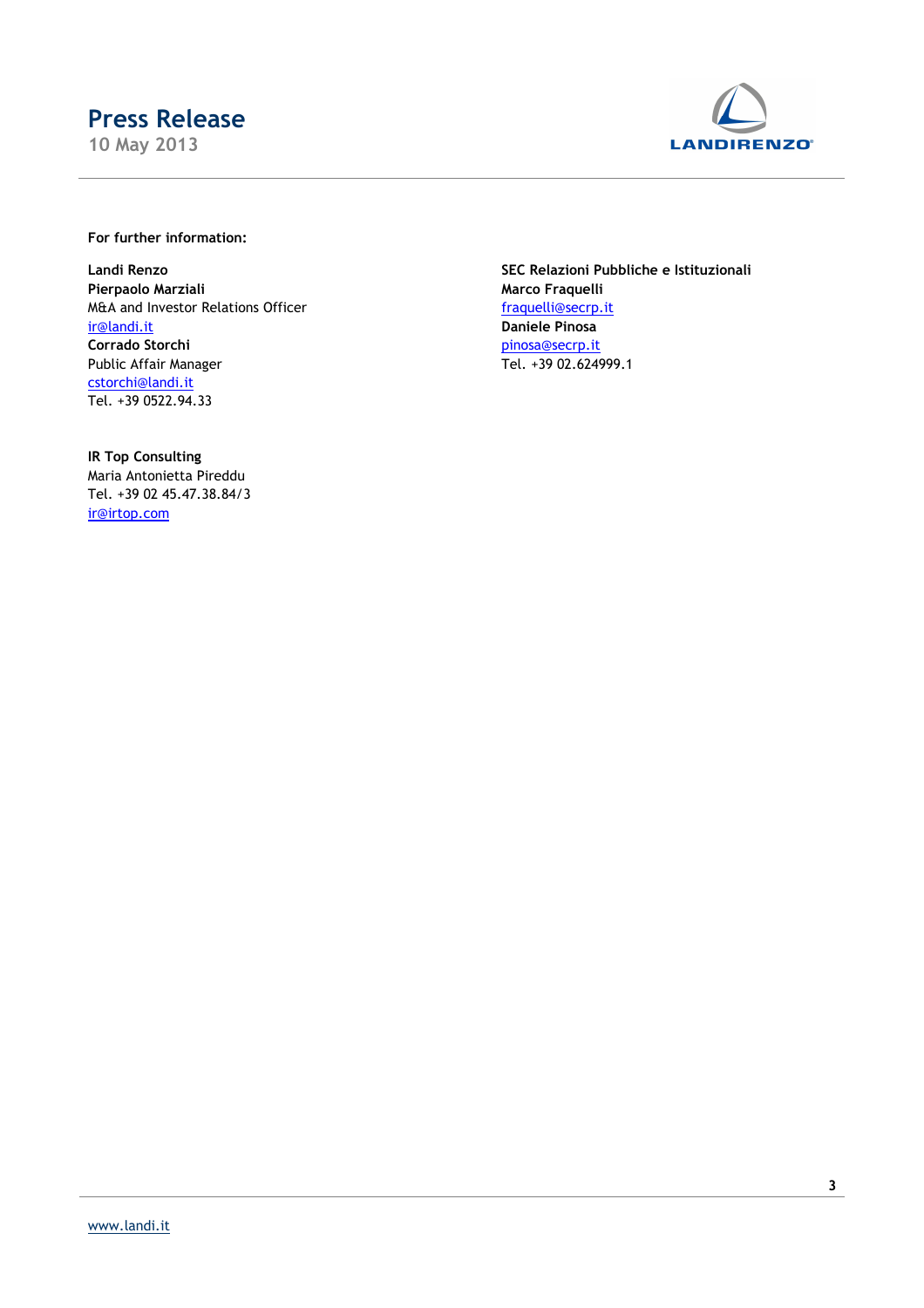**10 May 2013** 



| <b>CONSOLIDATED STATEMENT OF COMPREHENSIVE INCOME (thousands of Euros)</b> | 31/03/2013 | 31/03/2012<br>restated |
|----------------------------------------------------------------------------|------------|------------------------|
| Revenues (goods and services)                                              | 53,048     | 59,596                 |
| Revenues (goods and services) - related parties                            | 80         | $\overline{2}$         |
| Other revenue and income                                                   | 182        | 843                    |
| Cost of raw materials, consumables and goods and change in inventories     | $-23,430$  | $-25,638$              |
| Costs for services and use of third party assets                           | $-15,834$  | $-17,943$              |
| Costs for services and use of third party assets – related parties         | $-392$     | $-390$                 |
| Personnel expenses                                                         | $-11,005$  | $-10,020$              |
| Accruals, impairment losses and other operating expenses                   | $-922$     | $-601$                 |
| <b>Gross Operating Profit</b>                                              | 1,726      | 5,849                  |
| Amortization, depreciation and impairment losses                           | $-4,518$   | $-4,543$               |
| <b>Net Operating Profit</b>                                                | $-2,791$   | 1,306                  |
| Financial income                                                           | 184        | 133                    |
| Financial expenses                                                         | $-875$     | $-1,060$               |
| Exchange rate gains and losses                                             | 177        | $-840$                 |
| Profit (Loss) before tax                                                   | $-3,305$   | $-461$                 |
| Taxes                                                                      | 700        | $-194$                 |
| Net profit (loss) for the Group and minority interests, including:         | $-2,605$   | $-655$                 |
| Minority interests                                                         | $-10$      | $-30$                  |
| Net Profit (Loss) of the Group                                             | $-2,595$   | $-625$                 |

*Since first quarter 2013 the Group implements and backdates IAS 19 in accordance with Rule CE n. 475-2012. So data for 2012 are restated.*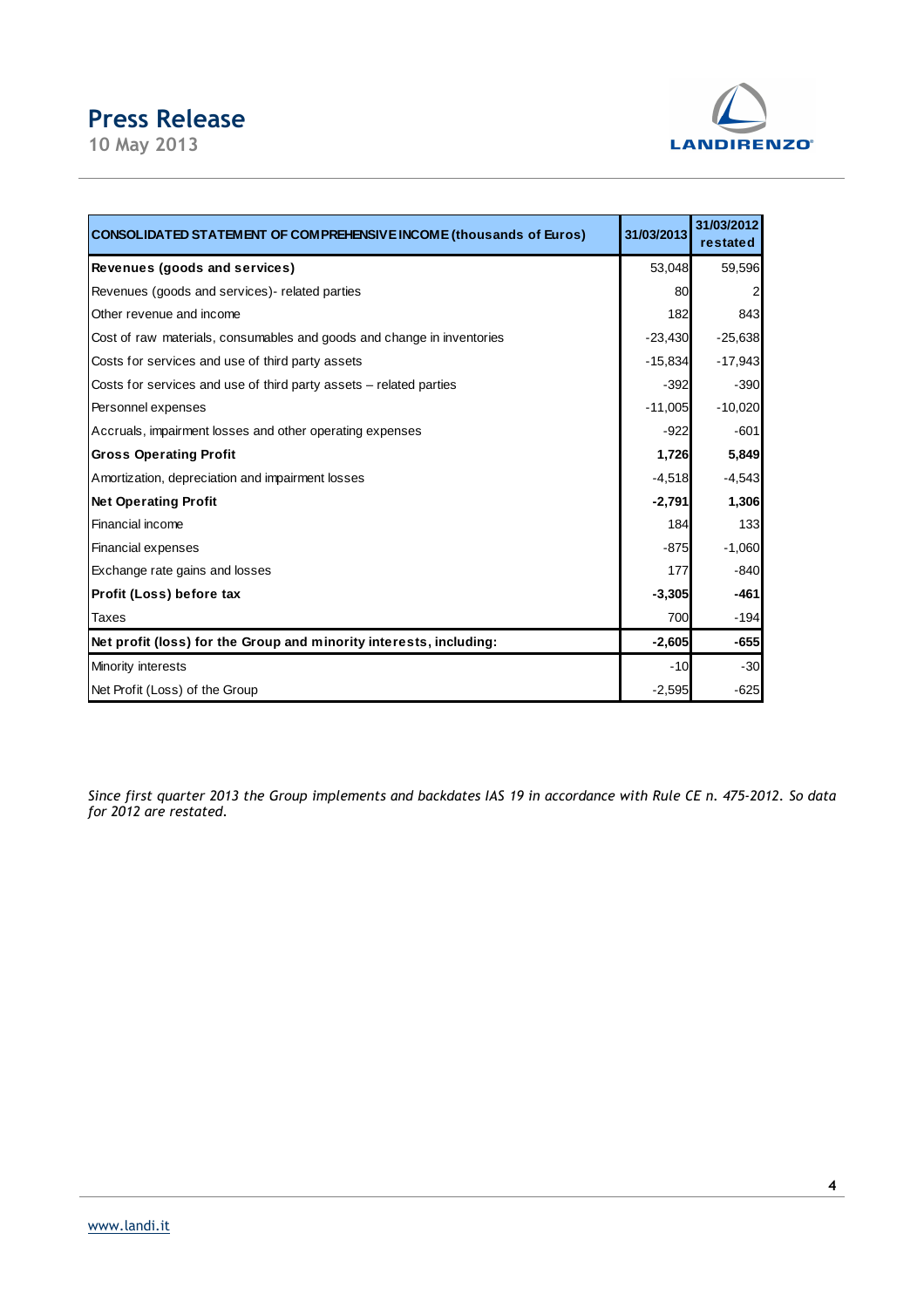**10 May 2013** 



| CONSOLIDATED STATEMENT OF FINANCIAL POSITION     |            |                        |                        |
|--------------------------------------------------|------------|------------------------|------------------------|
| <b>ASSETS (thousands of Euros)</b>               | 31/03/2013 | 31/12/2012<br>restated | 31/03/2012<br>restated |
| Non-current assets                               |            |                        |                        |
| Property, plant and equipment                    | 33,349     | 32,972                 | 32,994                 |
| Development expenditure                          | 7,719      | 8,365                  | 9,579                  |
| Goodw ill                                        | 55,582     | 55,582                 | 55,582                 |
| Other intangible assets with finite useful lives | 26,811     | 27,169                 | 28,825                 |
| Other non-current financial assets               | 665        | 203                    | 171                    |
| Deferred tax assets                              | 14,681     | 13,810                 | 13,723                 |
| Total non-current assets                         | 138,807    | 138,101                | 140,874                |
| <b>Current assets</b>                            |            |                        |                        |
| Trade receivables                                | 65,615     | 69,010                 | 82,559                 |
| Trade receivables - related parties              | 229        | 229                    | 296                    |
| Inventories                                      | 73,631     | 65,928                 | 72,052                 |
| Other receivables and current assets             | 17,929     | 14,213                 | 27,466                 |
| <b>Current financial assets</b>                  | 112        | 116                    | 176                    |
| Cash and cash equivalents                        | 34,527     | 38,629                 | 23,568                 |
| Total current assets                             | 192,043    | 188,125                | 206,117                |
|                                                  |            |                        |                        |
| <b>TOTAL ASSETS</b>                              | 330,850    | 326,226                | 346,991                |

| <b>EQUITY AND LIABILITIES (thousands of Euros)</b>          | 31/03/2013 |          | 31/12/2012 31/03/2012 |
|-------------------------------------------------------------|------------|----------|-----------------------|
|                                                             |            | restated | restated              |
| Group shareholders' equity                                  |            |          |                       |
| Share capital                                               | 11,250     | 11,250   | 11,250                |
| Other reserves                                              | 127,434    | 124,234  | 124,719               |
| Profit (loss) for the period                                | $-2,595$   | 2,951    | $-625$                |
| Total equity attributable to the shareholders of the parent | 136,089    | 138,435  | 135,344               |
| <b>Minority interests</b>                                   | 622        | 623      | 628                   |
| <b>TOTAL EQUITY</b>                                         | 136,711    | 139,058  | 135,972               |
| Non-current liabilities                                     |            |          |                       |
| Non-current bank loans                                      | 46,964     | 38,465   | 38,052                |
| Other non-current financial liabilities                     | 25         | 25       | 49                    |
| Provisions for risks and charges                            | 5,650      | 5,077    | 5,066                 |
| Defined benefit plans                                       | 3,393      | 3,466    | 2,877                 |
| Deferred tax liabilities                                    | 9,792      | 10,583   | 11,780                |
| <b>Total non-current liabilities</b>                        | 65,824     | 57,616   | 57,824                |
| <b>Current liabilities</b>                                  |            |          |                       |
| Bank overdrafts and short-term loans                        | 52,143     | 62,017   | 81,891                |
| Other current financial liabilities                         | 24         | 24       | 125                   |
| Trade payables                                              | 62,767     | 55,722   | 56,267                |
| Trade payables - related parties                            | 10         | 58       | 300                   |
| <b>Tax liabilities</b>                                      | 4,270      | 2,445    | 6,784                 |
| Other current liabilities                                   | 9,101      | 9,286    | 7,828                 |
| <b>Total current liabilities</b>                            | 128,315    | 129,552  | 153,195               |
|                                                             |            |          |                       |
| <b>TOTAL LIABILITIES AND EQUITY</b>                         | 330,850    | 326,226  | 346,991               |